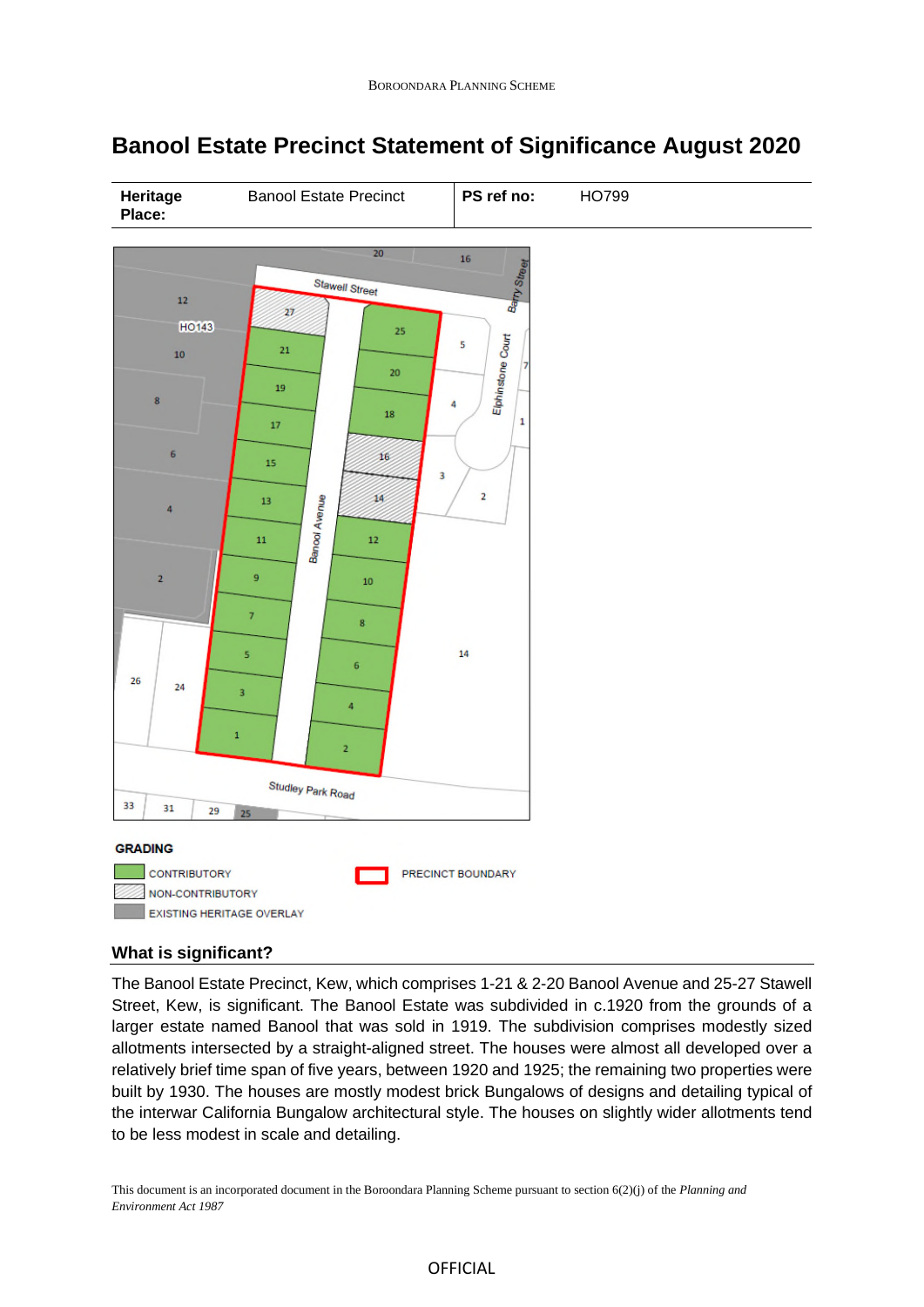The following properties are non-contributory to the Precinct: 27 Stawell Street and 14 and 16 Banool Avenue. The remainder are Contributory.

The lightly treed character of the streetscape, the mown lawn nature strips with concrete footpaths, and the bluestone kerbs and channels are also Contributory.

Non-original alterations and additions to the houses are not significant, including second storey additions, non-original garages and carports, and high front fences. Some of the front fences are sympathetic to the architectural style of the houses, but are not significant.

### **How is it significant?**

The Banool Estate Precinct, Kew, is of local historical and architectural significance to the City of Boroondara.

### **Why is it significant?**

Historically, the Banool Estate Precinct is significant for the tangible evidence it provides of the pattern of settlement in this part of Kew, along Studley Park Road, during the interwar period, which comprised subdivisions on the grounds of larger estates. The quick succession in which the houses were built after the subdivision of the Estate in c.1920, evidenced by the consistency in architectural style and some repetition of detailing, provides important evidence of the strength of Kew's development during this early interwar period. (Criterion A)

Architecturally, the Banool Estate Precinct, Kew, is significant for the high concentration of singlestorey interwar brick Bungalows with a relatively high level of integrity. The houses all feature forms and details typical of the interwar Bungalow, but in a range of designs. The houses tend to be relatively modest in scale, except for those houses built on slightly wider allotments. Visual cohesion within the Precinct is created by the consistency of the interwar Bungalow architectural style, and the repetition of some of the designs and decorative features throughout the Precinct. The Precinct's consistent interwar character is further strengthened by the lightly treed character of the streetscape, mown nature strips and concrete footpaths, and bluestone kerbs and channelling. (Criterion D)

#### **Primary source**

*City of Boroondara Municipal Wide Heritage Gap Study Volume 4. Kew, Revised Report, 11 June 2020.*

| <b>Name</b> | <b>Number</b> | <b>Street</b>        | Grading      | <b>Built Date</b> |
|-------------|---------------|----------------------|--------------|-------------------|
|             |               | <b>Banool Avenue</b> | Contributory | c.1920-25         |
|             |               | <b>Banool Avenue</b> | Contributory | c.1920-25         |
|             | 5             | <b>Banool Avenue</b> | Contributory | c.1920-25         |
|             |               | <b>Banool Avenue</b> | Contributory | c.1920-25         |
|             | 9             | <b>Banool Avenue</b> | Contributory | c.1920-25         |
|             | 11            | <b>Banool Avenue</b> | Contributory | c.1920-25         |

# **PRECINCT GRADINGS SCHEDULE**

This document is an incorporated document in the Boroondara Planning Scheme pursuant to section 6(2)(j) of the *Planning and Environment Act 1987*

### OFFICIAL